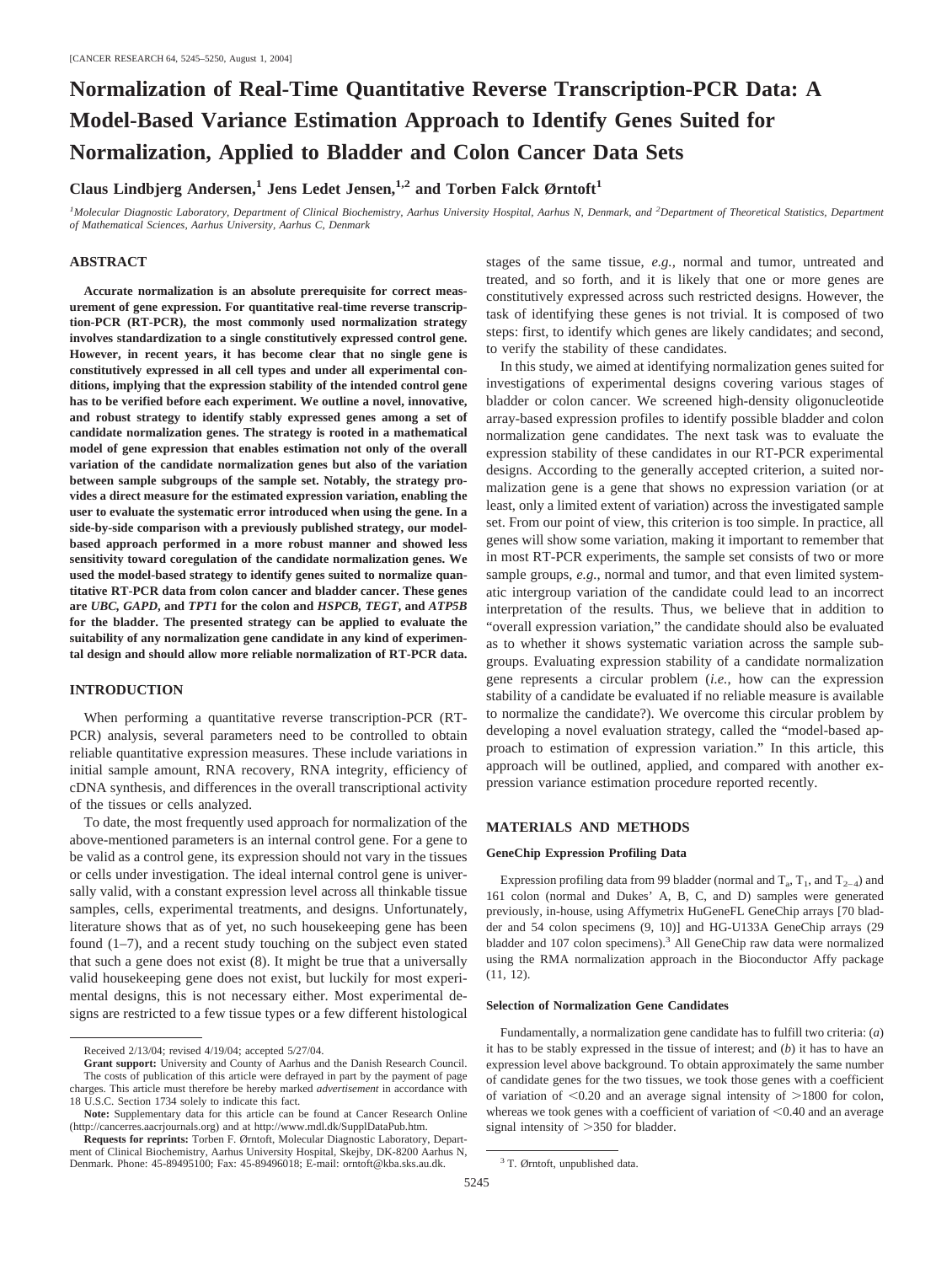To minimize the likelihood of selecting false positive genes, we used the fact that for each tissue, we had expression profiling data available from two independent sample sets, each analyzed with its own GeneChip array format, *i.e.*, with different probe and probe set designs, making it possible to preferentially choose the candidates among the genes fulfilling the inclusion criteria in both sample sets. Attention was paid to avoid genes whose GeneChip array probe sets were sensitive to more than a single transcript, *e.g.,* probe sets sensitive to multiple splice variants.

#### **Primer Design**

Primers were designed using the primer analysis software Primer Express v2.0 (Applied Biosystems). Designs were based on publicly available sequences (Table 1). Whenever possible, the forward and reverse primers were placed in exons separated by an intron at least 500-bp long. To limit sensitivity toward pseudogenes, care was taken to place at least one of the primers in a region where the gene of interest was distinct from these. To avoid problems caused by sequence variability between individual patients, primers were designed to sequences free of known polymorphisms. In the cases in which the gene of interest had multiple splice variants, primers were designed specifically to the variant detected by the GeneChip array. For each gene, a minimum of two forward and two reverse primers were designed. All combinations of these were tested in real-time RT-PCR. The primer pairs in Table 2 all produced a single product and amplified the target transcript with equal efficiency over a 1000-fold range of input material.

#### **Patient Material**

We acquired 28 tumor biopsy samples (10  $T_a$ , 8  $T_1$ , and 10  $T_{2-4}$  samples) from bladder and 10 normal and 30 tumor samples (10 Dukes' A, 10 Dukes' B, and 10 Dukes' C samples) from colon after the amount of tissue necessary for routine pathology examination had been removed. We froze the tumor samples immediately after surgery and stored them at  $-80^{\circ}$ C in a guanidinium thiocyanate-containing solution. Informed consent was obtained in all cases, and protocols were approved by the scientific ethical committee of Aarhus County.

#### **RNA Purification and cDNA Preparation**

We isolated total RNA from crude tumor biopsy samples using a Polytron homogenizer and the RNAzol B RNA isolation method (WAK-Chemie Medical GmbH). RNA integrity was confirmed by gel electrophoresis or Bioanalyzer (Agilent Technologies). First-strand cDNA synthesis was carried out using the SuperScript II System (Life Technologies, Inc.). One  $\mu$ g of total RNA and 2  $\mu$ l of 250  $\mu$ M random nonamers in a total volume of 12  $\mu$ l were incubated for 10 min at 70°C and chilled on ice. After adding 4  $\mu$ l of 1st Strand Buffer, 1  $\mu$ l of DTT (0.1 M), 2  $\mu$ l of deoxynucleotide triphosphate mix (10 mm), and 1  $\mu$ l of SuperScript reverse transcriptase II (200 units/ $\mu$ l), the reaction was incubated for 1 h at 42°C and, finally, for 5 min at 95°C. The cDNA was diluted 1:20 for use in real-time PCR.

#### Table 1 *Candidate normalization genes evaluated in this study*

| Symbol           | Gene name                                                                            | Accession no. $a$ | Locus<br>link | Function                                                                                                                                                                                                           | Location $b$ | Pseudo-<br>genes <sup>c</sup> | $T$ issue <sup>d</sup> |
|------------------|--------------------------------------------------------------------------------------|-------------------|---------------|--------------------------------------------------------------------------------------------------------------------------------------------------------------------------------------------------------------------|--------------|-------------------------------|------------------------|
| FLOT2            | Flotillin 2                                                                          | NM_004475.1       | 2319          | May act as a scaffolding protein within caveolar<br>membranes. May be involved in epidermal cell<br>adhesion and epidermal structure and function.                                                                 | 17q11.2      | N <sub>o</sub>                | B                      |
| ATP5B            | ATP synthase, $H+$ transporting,<br>mitochondrial F1 complex, $\beta$<br>polypeptide | NM 001686.1       | 506           | Produces ATP from ADP in the presence of a proton<br>gradient across the membrane. The $\beta$ chain is the<br>catalytic subunit.                                                                                  | 12q13.3      | Yes                           | B                      |
| <b>HSPCB</b>     | Heat shock 90-kDa protein 1, $\beta$                                                 | ENST00000265413   | 3326          | Molecular chaperone. Has ATPase activity (by<br>similarity).                                                                                                                                                       | 6p21.1       | Yes                           | B                      |
| S100A6           | S100 calcium-binding protein<br>A6 (calcyclin)                                       | ENST00000292162   | 6277          | May function in stimulation of $Ca^{2+}$ -dependent insulin<br>release, stimulation of prolactin secretion, and<br>exocytosis.                                                                                     | 1q21.3       | Yes                           | B                      |
| <b>TEGT</b>      | Testis enhanced gene transcript<br>(BAX inhibitor 1)                                 | ENST00000267115   | 7009          | Suppressor of apoptosis                                                                                                                                                                                            | 12q13.12     | No                            | $\, {\bf B}$           |
| <b>CFL1</b>      | Cofilin 1 (non-muscle)                                                               | ENST00000308162   | 1072          | Controls reversibly actin polymerization and<br>depolymerization. It is the major component of<br>intranuclear and cytoplasmic actin rods.                                                                         | 11q13.1      | Yes                           | B and C                |
| FLJ20030         | Hypothetical protein FLJ20030                                                        | ENST00000218328   | 54789         | Unknown                                                                                                                                                                                                            | Xp11.22      | N <sub>o</sub>                | B and C                |
| <b>TPT1</b>      | Tumor protein, translationally<br>controlled 1                                       | ENST00000255477   | 7178          | Unknown                                                                                                                                                                                                            | 13q14.13     | Yes                           | B and C                |
| UBB <sup>e</sup> | Ubiquitin B                                                                          | NM 018955.1       | 7314          | Protein degradation                                                                                                                                                                                                | 17p11.2      | Yes                           | B and C                |
| $UBC^e$          | Ubiquitin C                                                                          | ENST00000280590   | 7316          | Protein degradation                                                                                                                                                                                                | 12q24.31     | Yes                           | B and C                |
| RPS13f           | Ribosomal protein S13                                                                | NM 001017.2       | 6207          | Encodes a ribosomal protein that is a component of the<br>40S subunit                                                                                                                                              | 11p15.1      | Yes                           | B and C                |
| RPS23'           | Ribosomal protein S23                                                                | NM 001025.1       | 6228          | Encodes a ribosomal protein that is a component of the<br>40S subunit                                                                                                                                              | 5q14.2       | Yes                           | B and C                |
| <b>GAPD</b>      | Glyceraldehyde-3-phosphate<br>dehydrogenase                                          | NM 002046         | 2597          | Catalyzes the reversible oxidative phosphorylation of<br>glyceraldehyde-3-phosphate                                                                                                                                | 12p13.31     | Yes                           | B and C                |
| ACTB             | Actin, $\beta$                                                                       | NM 001101.2       | 60            | Cytoskeletal structural protein involved in various<br>types of cell motility                                                                                                                                      | 7p22.1       | Yes                           | B and C                |
| <b>CLTC</b>      | Clathrin, heavy<br>polypeptide (Hc)                                                  | NM 004859.1       | 1213          | Clathrin is the major protein of the polyhedral coat of<br>coated pits and vesicles.                                                                                                                               | 17q23.2      | Yes                           | $\mathsf{C}$           |
| <b>NACA</b>      | Nascent-polypeptide-associated<br>complex alpha polypeptide                          | ENST00000228312   | 4666          | The nascent-polypeptide-associated complex binds<br>newly synthesized polypeptide chains as they emerge<br>from the ribosome and prevents them from being<br>incorrectly translocated to the endoplasmic reticulum | 12q13.3      | Yes                           | C                      |
| <i>SUII</i>      | Putative translation initiation<br>factor                                            | ENST0000031083    | 10209         | May act as a negative growth regulator                                                                                                                                                                             | 17q21.2      | Yes                           | C                      |
| TUBA6            | Tubulin alpha 6                                                                      | ENST00000301072   | 84790         | Cytoskeletal structural protein                                                                                                                                                                                    | 12q13.12     | Yes                           | $\mathcal{C}$          |

<sup>a</sup> Primer design based on this sequence. The database sources are the NCBI Reference Sequence database (http://www.ncbi.nlm.nih.gov/RefSeq/) and the Ensembl database (http://www.ensembl.org/).

Ensembl cytogenetic band.

*<sup>c</sup>* Determined by BLAT search of Human June 2002 Freeze (Ref. 14).

*<sup>d</sup>* Identified from bladder (B) and colon (C).

*<sup>e</sup>* Genes belonging to the same functional class.

*f* Genes belonging to the same functional class.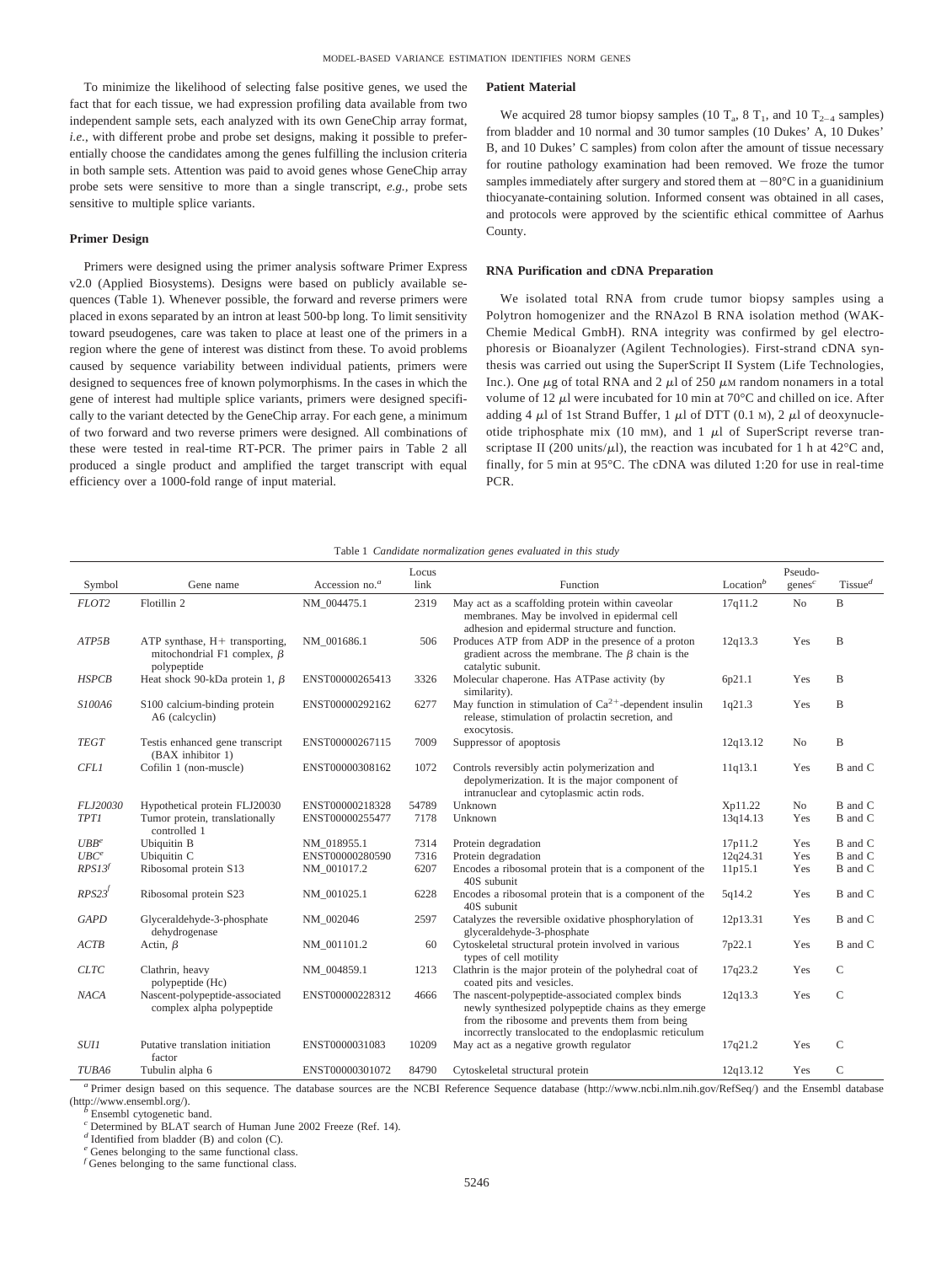Table 2 *Primer sequences for candidate normalization genes*

| Symbol       | Forward primer                  | Reverse primer                           | Amplicon size | Intron spanning |
|--------------|---------------------------------|------------------------------------------|---------------|-----------------|
| FLOT2        | TGCCGTGGTGCAGAGAGA              | GGTGTCTGCCATGAACTTCACA                   | 115           | Yes             |
| ATP5B        | TCACCCAGGCTGGTTCAGA             | AGTGGCCAGGGTAGGCTGAT                     | 80            | Yes             |
| <b>HSPCB</b> | AAGAGAGCAAGGCAAAGTTTGAG         | TGGTCACAATGCAGCAAGGT                     | 120           | Yes             |
| S100A6       | <b>ACAAGCACACCCTGAGCAAGA</b>    | <b>CCATCAGCCTTGCAATTTCA</b>              | 99            | Yes             |
| <b>TEGT</b>  | <b>TGCTGGATTTGCATTCCTTACA</b>   | ACGGCGCCTGGCATAGA                        | 151           | Yes             |
| CFL1         | GAAGGAGGATCTGGTGTTTATCTTCT      | GCTGGCATAAATCATTTTGCTCTT                 | 73            | Yes             |
| FLJ20030     | GGCTTTGGACTTGCAGAATGTT          | <b>ATAATGTAGTGTGTTACTAGTTGTCCTTTTCTC</b> | 144           | Yes             |
| <b>TPT1</b>  | GATCGCGGACGGGTTGT               | TTCAGCGGAGGCATTTCC                       | 100           | Yes             |
| UBB          | GGGCGGTTGGCTTTGTT               | GACCTGTTAGCGGATACCAGGAT                  | 91            | Yes             |
| UBC          | GATTTGGGTCGCGGTTCTT             | TGCCTTGACATTCTCGATGGT                    | 134           | Yes             |
| RPS13        | CGAAAGCATCTTGAGAGGAACA          | TCGAGCCAAACGGTGAATC                      | 87            | Yes             |
| RPS23        | TGGAGGTGCTTCTCATGCAA            | AATGGCAGAATTTGGCTGTTTG                   | 76            | Yes             |
| GAPD         | <b>TCTCCTCTGACTTCAACAGCGAC</b>  | <b>CCCTGTTGCTGTAGCCAAATTC</b>            | 126           | Yes             |
| ACTB         | <b>GCCCTGAGGCACTCTTCCA</b>      | <b>CGGATGTCCACGTCACACTTC</b>             | 100           | Yes             |
| <b>CLTC</b>  | <b>TCGCTACCTGGTACGTCGAAA</b>    | GCCTTTACAGTTACTGACACTTCTTCAG             | 150           | Yes             |
| <b>NACA</b>  | GCAAAACAGAGTCGGAGTGAAAA         | <b>GTAACTCCTGTAACCTGCCGAAGA</b>          | 77            | Yes             |
| <i>SUI1</i>  | CAGGGTGACCAACGCAAGA             | CACAAGCACTTAAAACCCATGAAC                 | 96            | Yes             |
| TUBA6        | <b>GCAGACCCCTTCAAGTTCTAGTCA</b> | GTAGAGCTCCCAGCAGGCATT                    | 95            | Yes             |
|              |                                 |                                          |               |                 |

## **Real-Time RT-PCR**

Real-time PCR analysis was performed using the primers shown in Table 2. Real-time RT-PCR was performed on ABI PRISM 7000 Sequence Detection System using the SYBR Green PCR Master Mix (Applied Biosystems). The PCR reaction consisted of 12.5  $\mu$ l of SYBR Green PCR Master Mix, 300 nm of forward and reverse primers, and 2.0  $\mu$ l of 1:20-diluted template cDNA in a total volume of 25  $\mu$ l. Cycling was performed using the default conditions of the ABI Prism 7000 SDS Software 1.0: 2 min at 50°C, 10 min at 95°C, followed by 40 rounds of 15 s at  $95^{\circ}$ C and 1 min at 60 $^{\circ}$ C. To verify that the used primer pair produced only a single product, a dissociation protocol was added after thermocycling, determining dissociation of the PCR products from 65°C to 95°C. The assay included a no-template control, a standard curve of four serial dilution points (in steps of 10-fold) of a cDNA mixture, and each of the test cDNAs.

#### **The Model-Based Approach to Estimation of Expression Variation**

**The Model.** Let *yigj* be the log-transformed measured gene expression for gene *i* in the *j*'th sample of group *g*. We have a total of *k* genes and *G* groups, and the number of samples in group *g* is  $n_e$ .

A natural model is to write *yigj* as a sum of three terms.

$$
y_{igj} = \alpha_{ig} + \beta_{gj} + \varepsilon_{igj}, \qquad \qquad (Eq. A)
$$

The first term,  $\alpha_{ie}$ , represents the general expression level for candidate gene *i* within group *g*. The second term,  $\beta_{gi}$ , represents the amount of mRNA in the sample *j*. The last term,  $\epsilon_{igj}$ , is the random variation caused by biological and experimental factors, with mean zero and variance  $\sigma_{ig}^2$ .

Our interest is to estimate the intragroup variation  $\sigma_{ig}^2$  as well as the intergroup variation measured by the variation in  $\alpha_{ig}$ ,  $g = 1, \ldots, G$ .

**Estimation of the Intragroup Variation.** To estimate the intragroup variances, we form the usual residuals for an additive model, square these, and take the sum over the samples belonging to the group. Dividing the sum by  $(n<sub>g</sub> - 1)(1 - 2/k)$ , we get the term  $s<sub>ig</sub><sup>2</sup>$ , and the estimate of  $\sigma<sub>ig</sub><sup>2</sup>$  is

$$
\hat{\sigma}_{ig}^2 = s_{ig}^2 - \frac{1}{k(k-1)} \sum_{v=1}^k s_{vg}^2
$$
 (Eq. B)

Most importantly,  $\hat{\sigma}_{ig}^2$  is an unbiased estimate of  $\sigma_{ig}^2$ . For details on the derivation and properties of  $\hat{\sigma}_{ig}^2$ , see the supplementary data.

**Estimation of the Intergroup Variation.** We next turn to the problem of taking into account the intergroup variation. Let  $z_{ig}$  be the average of  $y_{igj}$  over all of the samples in group *g*. If  $\theta_g$  is the average of  $\beta_{gi}$  over the samples in group *g*, the mean of  $z_{ig}$  is  $\alpha_{ig} + \theta_g$ , and the variance is  $\sigma_{ig}^2/n_g$ . With respect to intergroup variation, it is the variation of  $z_{ig} - \theta_g$ ,  $g = 1, \ldots, G$  that defines the suitability of gene *i* as a control gene.

**Stability Value.** Having estimated both the intra- and intergroup variation, we combine the two into a stability value, which intuitively adds the two sources of variation and thus represents a practical measure of the systematic error that will be introduced when using the investigated gene.

Let  $\alpha_i$  be the mean of  $\alpha_{i}$ . For a future experiment, it is the distribution of  $z_{ig}$  –  $\theta_g$  –  $\alpha_i$  that defines the stability of gene *i*. However, we find a distribution to be an impractical stability measure and therefore reduce it to a one-dimensional value by defining the stability value  $\rho_{ig}$  to be the absolute value of the mean  $+1$  SD. We use a Bayesian argument to find the distribution of  $z_{ig} - \theta_g - \alpha_i$  in a future experiment (see supplementary data for details). Finally, to implement our stability measure, we need to estimate  $z_{ig} - \theta_g - \alpha_i$ . To this end, we make the assumption that the average of  $\alpha_{ig}$  over the genes  $i = 1, \ldots k$  is independent of the group *g*. Then  $z_{ig} - \theta_g - \alpha_i$  is naturally estimated by  $d_{ig} = z_{ig} - \overline{z}_i - \overline{z}_g + \overline{z}_m$ , where a bar indicates an average, and the stability value becomes

$$
\rho_{ig} = \frac{\hat{\gamma}^2 |d_{ig}|}{\hat{\gamma}^2 + \hat{\sigma}_{ig}^2 / n_g} + \sqrt{\hat{\sigma}_{ig}^2 / n_g + \frac{\hat{\gamma}^2 \hat{\sigma}_{ig}^2 / n_g}{\hat{\gamma}^2 + \hat{\sigma}_{ig}^2 / n_g}}
$$
(Eq. C)

where  $\gamma^2$  is the variance of  $\alpha_{ig}$ . We estimate  $\gamma^2$  by

$$
\frac{1}{(k-1)(G-1)}\sum_{i=1}^{k}\sum_{g=1}^{G}d_{ig}^{2}-\frac{1}{kG}\sum_{i=1}^{k}\sum_{g=1}^{G}\hat{\sigma}_{ig}^{2}/n_{g}
$$
(Eq. D)

if this is positive; otherwise, we set it to 0.

To get a single value for gene *i*, we let  $\rho_i$  be the average of  $\rho_{ie}$ ,  $g = 1, \ldots$ , *G*. For details on the derivation and for a stability measure based on an average of several control genes, see the supplementary data.

**Requirements.** The validity of the approach is related to the number of samples and candidates analyzed, *i.e.*, the more samples and candidates, the better the estimates. The sample set should minimally contain 8 samples/group, and the number of candidates should be at least 3 for technical reasons, but 5–10 are recommended. It is a further requirement that the candidates are chosen from a set of genes with no prior expectation of expression difference between groups. This requirement is used to say that the average expression level is approximately the same in the different groups. Thus, instead of assuming the individual candidate genes to show no systematic intergroup variation, we assume the average of the candidate genes to show no systematic variation.

#### **RESULTS AND DISCUSSION**

**Selection of Normalization Gene Candidates (from Array-Based Expression Profiles).** The large and constantly growing amount of array-based expression profiling data represents an excellent source for identification of genes with minimal expression variation. Using the criteria specified in "Materials and Methods," we screened 99 bladder and 161 colon sample expression profiles for such genes. The genes meeting the criteria were, for the most part,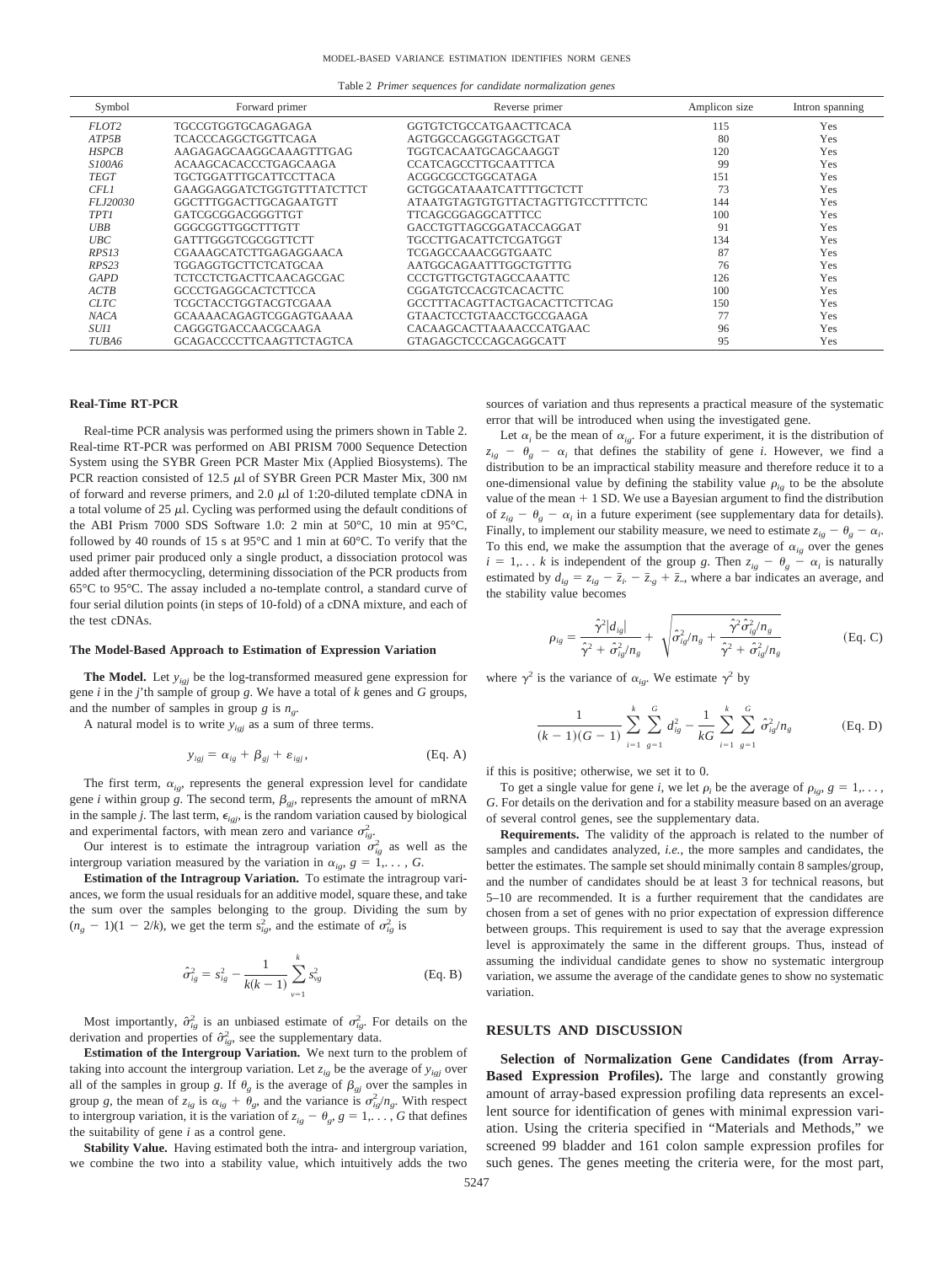novel with respect to the normalization issue but also included a few known normalization genes, *e.g., UBC* and *ACTB*. Interestingly, the most commonly reported normalization gene, *GAPD*, did not meet the criteria in either of the tissues. However, for reasons of comparison, we decided to include *GAPD* in the list of candidates anyway.

Fourteen gene candidates for bladder and 13 gene candidates for colon were selected for additional studies (see Table 1 for full gene name, accession number, function, chromosomal location, and existence of pseudogenes; see Table 2 for primer sequences and indication of whether the primer pair is intron-spanning).

Special attention was paid to select genes whose proteins belong to different functional classes, which theoretically should reduce the chance that the genes might be coregulated. However, for the purpose of testing the robustness of our expression variance estimation approach, in two instances we included genes belonging to the same class (Table 1).

**Evaluation of Candidates in Real-Time RT-PCR Experiment Designs.** The expression level of the bladder and colon normalization gene candidates was determined in 28 and 40 samples, respectively. The raw expression values are available as a text file (see the supplementary data).

**A Model-Based Approach for Estimation of Expression Variation.** In our pursuit of suitable normalization genes, we first turned to previously reported approaches for evaluating normalization gene candidates (8, 13). However, we soon realized that none of these sufficiently evaluated the critical points outlined in the "Introduction," especially with respect to sample subgroups. Thus, we decided to develop a novel approach.

This approach entails application of a mathematical model to describe the expression values measured by RT-PCR, separate analysis of the sample subgroups, estimation of both the intra- and the intergroup expression variation, and calculation of a candidate gene "stability value." It is important to note that during the development of the model-based approach we made several choices with regard to the statistical methods used and that other choices could have been made that would have given a similar result.

A description, based on real data, of the relationship between the stability value and the intra- and intergroup expression variations as well as a study demonstrating the reproducibility of the strategy is available as supplementary data.

**Ranking of the Candidate Normalization Genes.** We have written a Visual Basic application for Microsoft Excel, termed Norm-Finder, which automatically calculates the stability value for all candidate normalization genes tested on a sample set containing any number of samples organized in any given number of groups. Norm-Finder is freely available from the authors on request. We used this application to rank all our colon and bladder normalization gene candidates according to their stability value (Table 3).

The top three ranked candidates were *UBC, GAPD*, and *TPT1* for colon and *HSPCB, TEGT*, and *ATP5B* for bladder (*i.e.*, of the tested candidates, these will introduce the least systematic error when used as normalization genes). Interestingly, the ranking order indicates that none of the known normalization genes among the candidates are suited for normalizing bladder cancer quantitative RT-PCR data. *GAPD* did not conform to the candidate selection criteria for either of the tissues; however, for colon, it is among the top three ranked candidates. Although seemingly surprising, this finding probably just reflects differences in the platforms used for quantification (quantitative RT-PCR and GeneChip arrays). We note in passing that *ACTB*, a gene commonly used for normalization, was ranked poorly in both tissues.

We next investigated the reproducibility of the variance estimations used to form the rankings. The expression levels of a number of the

Table 3 *Candidate genes ranked according to their expression stability—estimated using either the model-based or the pairwise comparison approach<sup>a</sup>*

| Colon                  |                | <b>Bladder</b>                     |                             |  |
|------------------------|----------------|------------------------------------|-----------------------------|--|
| Model-based            | Pairwise       | Model-based                        | Pairwise                    |  |
| <b>UBC</b><br>GAPD     | RPS23 and TPT1 | <b>HSPCB</b><br><b>TEGT</b>        | $CFL1$ and $UBC$            |  |
| <b>TPT1</b>            | RPS13          | ATP5B                              | ATP5B                       |  |
| UBB                    | <i>SUH</i>     | $_{\it UBC}$                       | <b>HSPCB</b>                |  |
| TUBA6                  | <b>UBC</b>     | RPS23                              | <b>GAPD</b>                 |  |
| RPS13                  | GAPD           | RPS <sub>13</sub>                  | <b>TEGT</b>                 |  |
| <b>NACA</b>            | TUBA6          |                                    | RPS23                       |  |
| CFL1                   | <b>UBB</b>     | FLJ20030                           | RPS13                       |  |
| <i>SUH</i>             | NACA           | <b>TPT1</b>                        | <b>TPT1</b>                 |  |
| ACTB                   | CFL1           | UBB                                | FLJ20030                    |  |
| <b>CLTC</b>            | <b>CLTC</b>    | FLOT <sub>2</sub>                  | FLOT <sub>2</sub>           |  |
| RPS <sub>23</sub>      | ACTB           | GAPD                               | UBB                         |  |
| FLJ20030A<br>FLJ20030A |                | S <sub>100</sub> A6<br><b>ACTB</b> | ACTB<br>S <sub>100</sub> A6 |  |

*<sup>a</sup>* The candidates are listed with decreasing expression stability from top to bottom.

candidates were measured again in 12  $T_a$  and 14  $T_{2-4}$  bladder tumors (the raw data, assay design, and detailed description of this experiment are available as supplementary data). Comparison of the estimated inter- and intragroup variations with the estimations from the original experiment revealed a tight concordance, indicating a fine reproducibility (see Supplementary Fig. 1).

We then ranked the candidates using another recently published strategy to identify stably expressed genes; in the remainder of this article, this strategy is called the pairwise comparison approach (8). A comparison of the rankings produced by this and the model-based approach revealed them as different. The two rankings of the colon candidates showed no resemblance whatsoever, whereas the rankings of the bladder candidates showed some similarity (Table 3). These discrepancies are of course caused by the differences between the approaches. The model-based approach top ranks the candidates with minimal estimated intra- and intergroup variation, in contrast to the pairwise comparison approach, which tends to select those genes with the highest degree of similarity of the expression profile across the sample set (see "Robustness of the Model-Based Approach"). The latter approach implies that the candidates with minimal expression variation do not necessarily become top ranked. This we will demonstrate in the following using the  $T_a$  and  $T_{2-4}$  groups of our bladder data. Using these two groups, the intergroup variation corresponds to the difference between the average expression levels of the  $T_a$  and the  $T_{2-4}$  group. Furthermore, the estimated intragroup variations can be used to calculate a confidence interval for the difference. This is shown in Fig. 1.

Fig. 1 clearly demonstrates the different characteristics of the candidates top ranked by the two approaches. The model-based approach selects as the two best genes the candidates with minimal combined inter- and intragroup expression variation, whereas the pairwise comparison approach selects two genes with a low intragroup variation and roughly the same nonvanishing intergroup variation. To demonstrate the effect of using the different genes for normalization, we have drawn up two target genes with log difference between the group of  $-0.5$  and 0.5. Using the candidates top ranked by the model-based approach for normalization will result in both these targets being identified as differentially expressed and with a similar-sized fold change, although in the opposite direction. Using the candidates top ranked by the pairwise approach, the target gene with log difference of  $-0.5$  will not be detected as significantly differentially expressed, and the size of the fold change for the target gene with log difference of 0.5 will be erroneously overestimated.

**The Model-Based** *versus* **the Pairwise Comparison Approach.** We believe the model-based approach, with its account of sample groups and its direct estimation of expression variation, provides a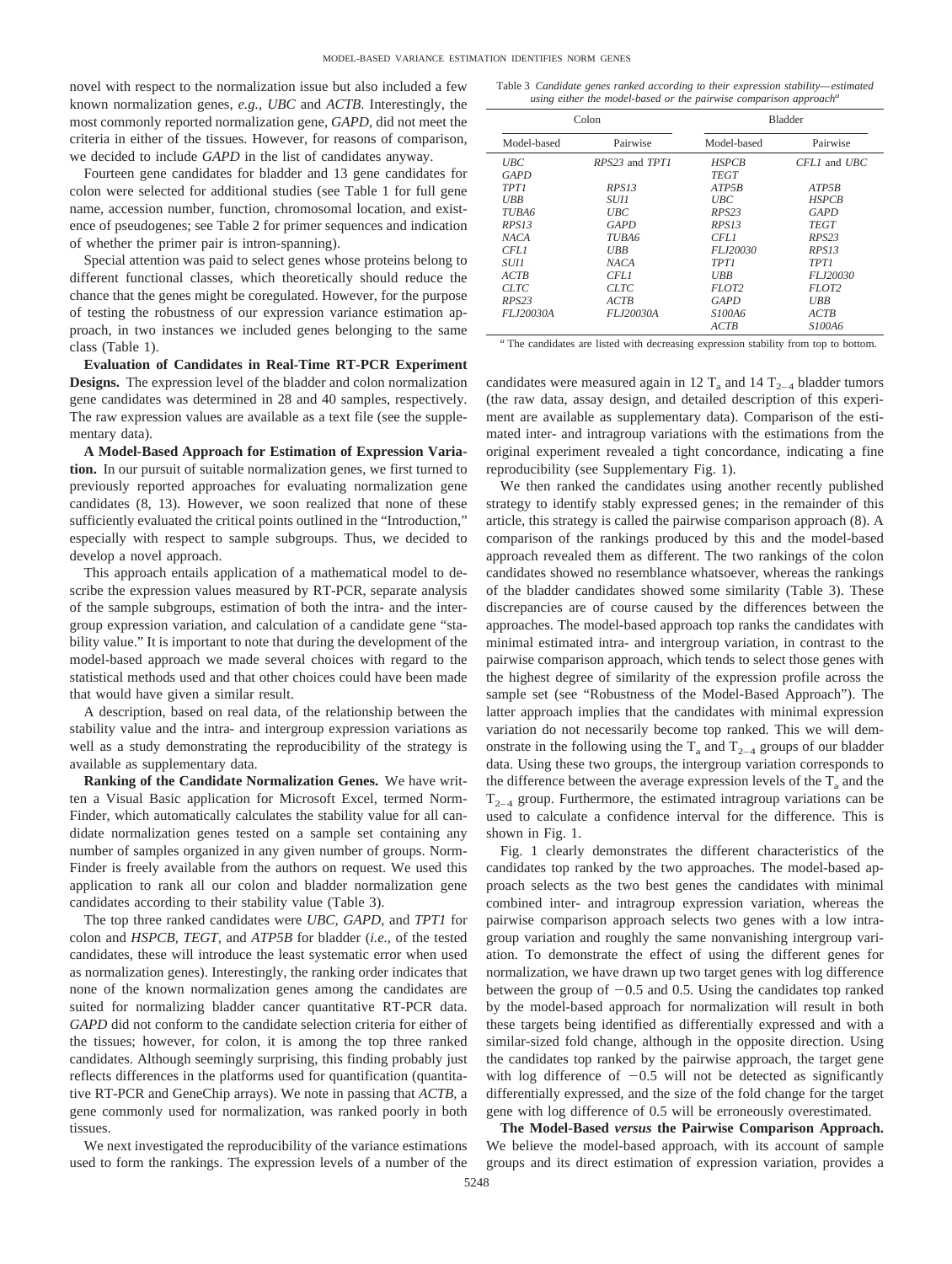

Fig. 1. Candidates top ranked by the model-based and pairwise comparison approaches. Using the  $T_a$  and  $T_{2-4}$  groups of bladder data, the intergroup variation is plotted (*small black circles*) as the expression difference between the two groups. The intragroup variation is indicated by *vertical bars* that give a confidence interval for the difference. Because the average of the intergroup variations is almost 0 (the *thick dashed line*), an intergroup variation of  $>0$  implies that the gene shows systematically higher expression in  $T_a$  tumors than in  $T_{2-4}$  tumors and the opposite if the value is <0. The top two ranked candidate genes of the model-based approach are indicated by *stars*, and the top two ranked candidate genes of the pairwise comparison approach are indicated by *squares*. The *two thin dashed lines* represent hypothetical target genes with a log difference of 0.5 and  $-0.5$ .

more precise and robust measure of gene expression stability than does the pairwise comparison approach. The latter basically ranks the genes according to the similarity of their expression profiles. Imagine a situation in which the sample set consists of two sample subgroups, and all of the candidates but one show some difference between the groups; in this case, the optimal candidate with no difference between the groups would be excluded early on in the pairwise comparison approach, whereas in the model-based approach, it would present with the smallest stability value of all candidates. Furthermore, ranking genes according to the similarity of their expression profiles, as is done in the pairwise comparison approach, is problematic if there are co-regulated genes among the candidates. These will inadvertently have a tendency to show very similar expression profiles and thus, independent of their expression stability, to be top ranked. For a more detailed description of the differences between the model-based and the pairwise comparison approaches, see the supplementary data.

**Robustness of the Model-Based Approach.** To enable assessment of the robustness of the model-based approach toward correlation among the candidate genes, we deliberately sought to include a few coregulated pairs of genes in our list of candidates. This was done in two instances by including genes encoding proteins belonging to the same functional class (*UBB* and *UBC*; *RPS13* and *RPS23*).

A correlation analysis of our data (bladder and colon) revealed the expression of *RPS13* and *RPS23* to be correlated, whereas the expression of *UBB* and *UBC* was not correlated. A little to our surprise, the analysis also revealed the expression of the candidates *CFL1* and *ACTB* to be correlated. The protein encoded by *CFL1* acts as regulator of actin polymerization and depolymerization, thus it is not completely surprising that the expressions of the two genes correlate.

The above-mentioned analysis indicates that at present, it is very difficult, if not impossible, to foresee expression correlation of the candidates, implying that robustness toward expression correlation is of crucial importance. We will demonstrate this below using our colon data. To assess the robustness of the candidate rankings toward correlation among the candidate genes, we compared the results obtained using all candidate genes and the results obtained when excluding *RPS23* (Fig. 2). Fig. 2 clearly demonstrates that the modelbased approach, in contrast to the pairwise comparison approach, was not influenced by the exclusion of *RPS23*. Interestingly, the top three ranked candidates of the pairwise comparison approach after *RPS23* exclusion include *CFL1* and *ACTB* (the other candidate pair with correlated expression), emphasizing the tendency of the approach to top rank candidates with correlated expression rather than minimal variation.

Taken together, these results demonstrate that candidate coregulation does not significantly affect the model-based approach and equally clearly demonstrate that sensitivity to coregulation is a major weakness of the pairwise comparison approach.

**Normalization Factor (NF).** In situations where no optimal normalization gene has been found, it may be prudent to normalize the data using a NF based on multiple normalization genes rather than a single gene. The rationale is simple; the variation in the average of multiple genes is smaller than the variation in individual genes. Despite this fact, the use of a NF does not necessarily imply improved normalization. Only if the NF is generated from a cautiously selected set of genes can an improvement be expected. Furthermore, compared with a single normalization gene, a NF has the practical implication that multiple normalization genes have to be measured each time instead of only one. This may be impractical, particularly when only few target genes need to be studied, or when limited amounts of RNA are available. Thus, the number of genes to include in the NF must be carefully considered. Intuitively, the number of genes will be a tradeoff between practical considerations and minimizing the variation in the NF.

Usually, the use of NFs is only considered in situations in which the available normalization gene candidates show significant expression variation. This variation will typically involve both intra- and intergroup variation. In particular, the intergroup variation is critical for the NF. If the genes are not cautiously selected, the intergroup variation will not be eliminated by the NF but transferred to it. We will demonstrate this using the data displayed in Fig. 1. Imagine a NF



Fig. 2. Robustness of the model-based and the pairwise comparison approaches. To assess the robustness of the candidate rankings toward correlation among the candidate genes, we compared the results obtained using all candidate genes (*solid lines*) and the results obtained when excluding *RPS23* (*dashed lines*). The *black curves* represent the stability values of the model-based approach, and the *red curves* represent the values used in the sequential step of the pairwise comparison approach (precisely, these represent the average pairwise SD for each gene at the time of its exclusion in the sequential procedure). The top ranked genes are those with the smallest values for each method.